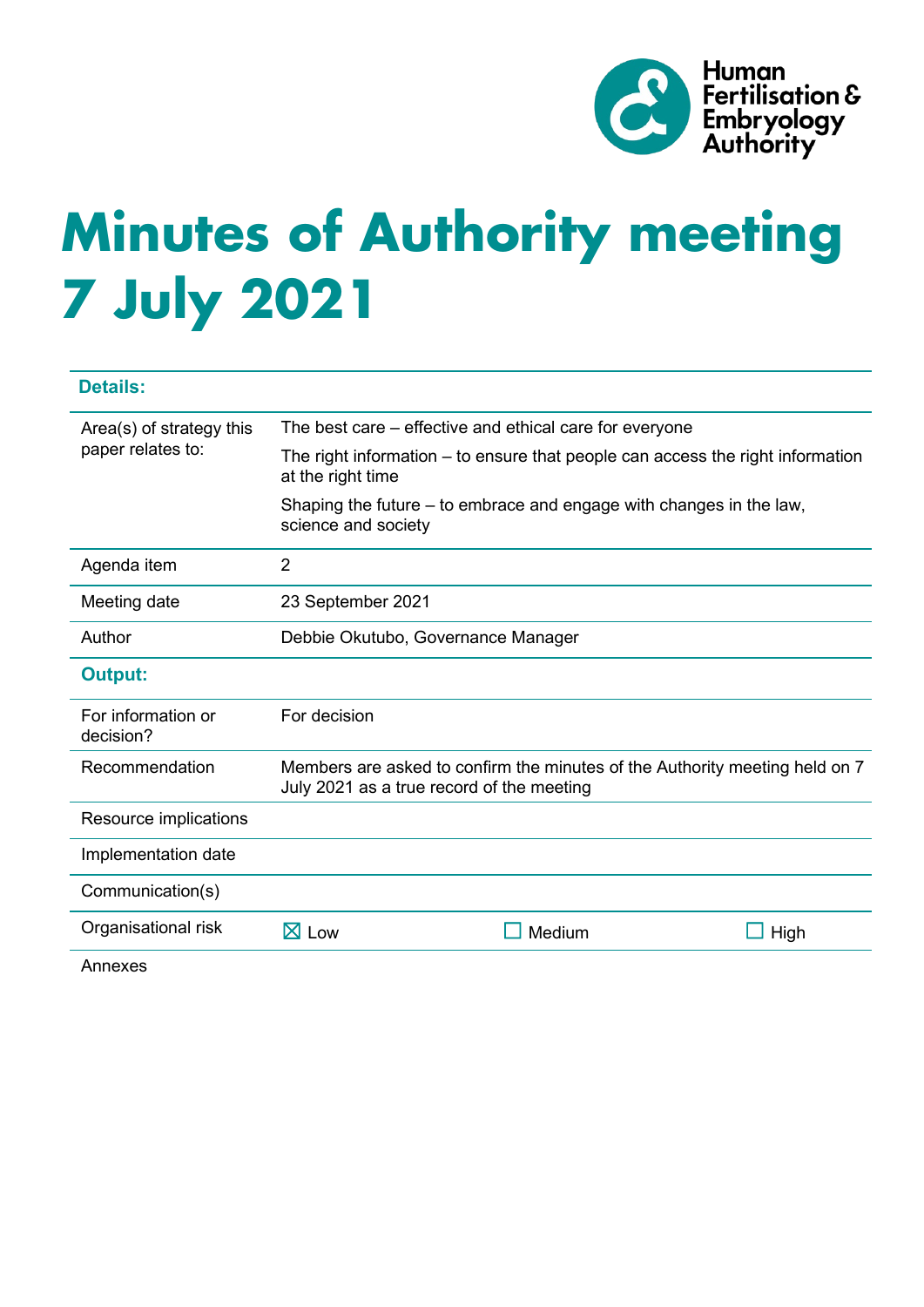## **Minutes of the Authority meeting on 7 July 2021 held at ETC.venues, One Drummond Gate, SW1V 2QQ and via teleconference**

|                             | In person                                                                                                                         | Via teleconference                                                                                          |  |
|-----------------------------|-----------------------------------------------------------------------------------------------------------------------------------|-------------------------------------------------------------------------------------------------------------|--|
| Members present             | Julia Chain, Chair<br>Margaret Gilmore<br>Gudrun Moore<br>Alison Marsden<br><b>Tim Child</b><br>Jason Kasraje<br>Catharine Seddon | Anita Bharucha<br>Jonathan Herring<br><b>Ruth Wilde</b><br>Yacoub Khalaf<br><b>Ermal Kirby</b><br>Emma Cave |  |
| Apologies                   | Anne Lampe                                                                                                                        |                                                                                                             |  |
| Observers by teleconference | Marina Pappa (Department of Health and Social Care - DHSC)<br>Steve Pugh, DHSC<br>Csenge Gal, DHSC                                |                                                                                                             |  |
|                             | In person                                                                                                                         |                                                                                                             |  |
| Staff in attendance         | Peter Thompson<br>Clare Ettinghausen<br><b>Richard Sydee</b><br>Catherine Drennan                                                 | Paula Robinson<br>Debbie Okutubo<br>Nora Cooke-O'Dowd<br><b>Emily Tiemann</b><br>Joanne Anton               |  |

#### **Members**

There were 13 members at the meeting – nine lay members and four professional members.

#### **1. Welcome**

- **1.1.** The Chair opened the meeting by welcoming Authority members, observers and staff present both in person and online. She commented that this was the first in-person Authority meeting in 18 months due to the covid restrictions.
- **1.2.** The Chair stated that the meeting was being audio recorded in line with previous meetings and the recording would be made available on our website to allow members of the public who were not able to listen in during our deliberations to hear it afterwards.
- **1.3.** Declarations of interest were made by:
	- Yacoub Khalaf (clinician at a licensed clinic)
	- Tim Child (PR at a licensed clinic)
	- Ruth Wilde (counsellor at licensed clinics)
	- Jason Kasraie (PR at a licensed clinic).

## **2. Minutes of the last meeting**

**2.1.** Members agreed that the minutes of the meeting held on 12 May 2021 were an accurate record and could be signed by the Chair.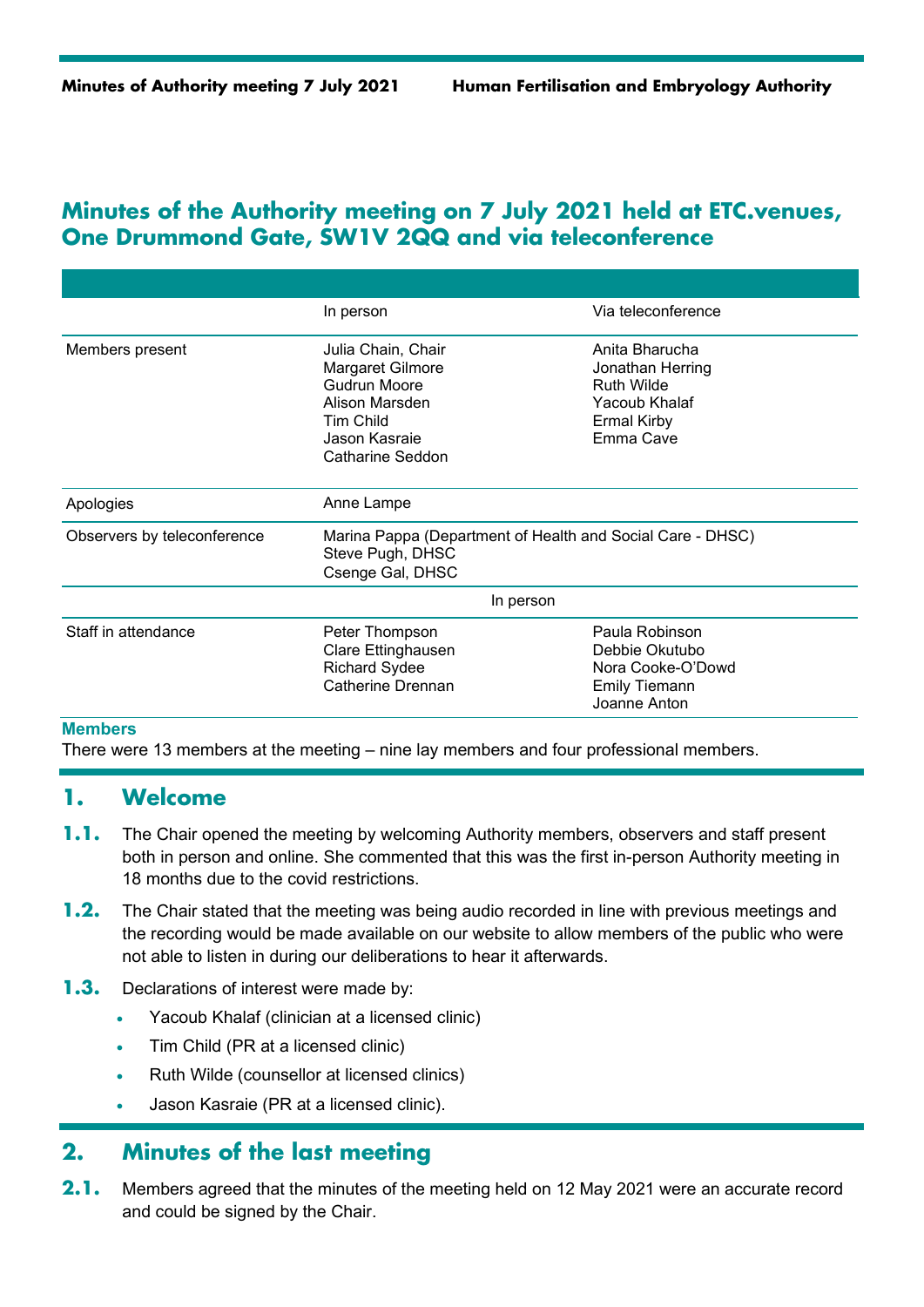## **3. Chair and Chief Executive's report**

- **3.1.** The Chair had continued to engage with external stakeholders, as covid restrictions allowed.
- **3.2.** The Chair commented that the HFEA was a UK wide organisation and she aimed to ensure she could visit licensed centres across the UK, including those within the devolved nations.
- **3.3.** The Chief Executive commented on the annual accountability meeting with the Department of Health and Social Care (DHSC) sponsors. He noted that the HFEA was on target to meet the objectives within the business plan and had started to look at challenges ahead.

#### **Decision**

**3.4.** Members noted the Chair and Chief Executive report.

## **4. Committee Chairs' report**

#### Audit and governance committee (AGC)

- **4.1.** The AGC Chair (Anita Bharucha) presented this item to the Authority. The last formal meeting was on 22 June and the annual report and accounts were presented at the meeting.
- **4.2.** The AGC Chair commented on the delay to the launch of PRISM which was because one of the major third-party API suppliers had asked for a significant delay to complete their work. It was noted that AGC will continue to meet monthly until the launch of PRISM.
- **4.3.** The Authority Chair commented that it was frustrating that PRISM had been delayed.

#### Statutory Approvals Committee (SAC)

- **4.4.** The SAC Chair (Margaret Gilmore) welcomed Jason Kasraie and Tim Child as new committee members and commented on the use of new PGD terminology (PGT-M) that was presented at the June meeting.
- **4.5.** It was noted that there had been an increase in special direction applications.
- **4.6.** The SAC Chair thanked committee staff for their support.

#### Scientific and Clinical Advances Advisory Committee (SCAAC)

- **4.7.** The SCAAC Chair (Yacoub Khalaf) summarised the meeting held in June.
- **4.8.** It was noted that an application had been considered to add Endometrial Receptivity Analysis (ERA) to the HFEA list of add-ons and SCAAC will give the add-on a RAG rating recommendation at the October meeting.
- **4.9.** The Authority Chair thanked all Committee Chairs, members and staff and commented that the Licence Committee had not met in the relevant period. In terms of future committee meetings, it was noted that conversations were ongoing as some committees would keep meeting online while some would start to meet in person.

#### **Decision**

**4.10.** Members noted the Committee Chairs' reports.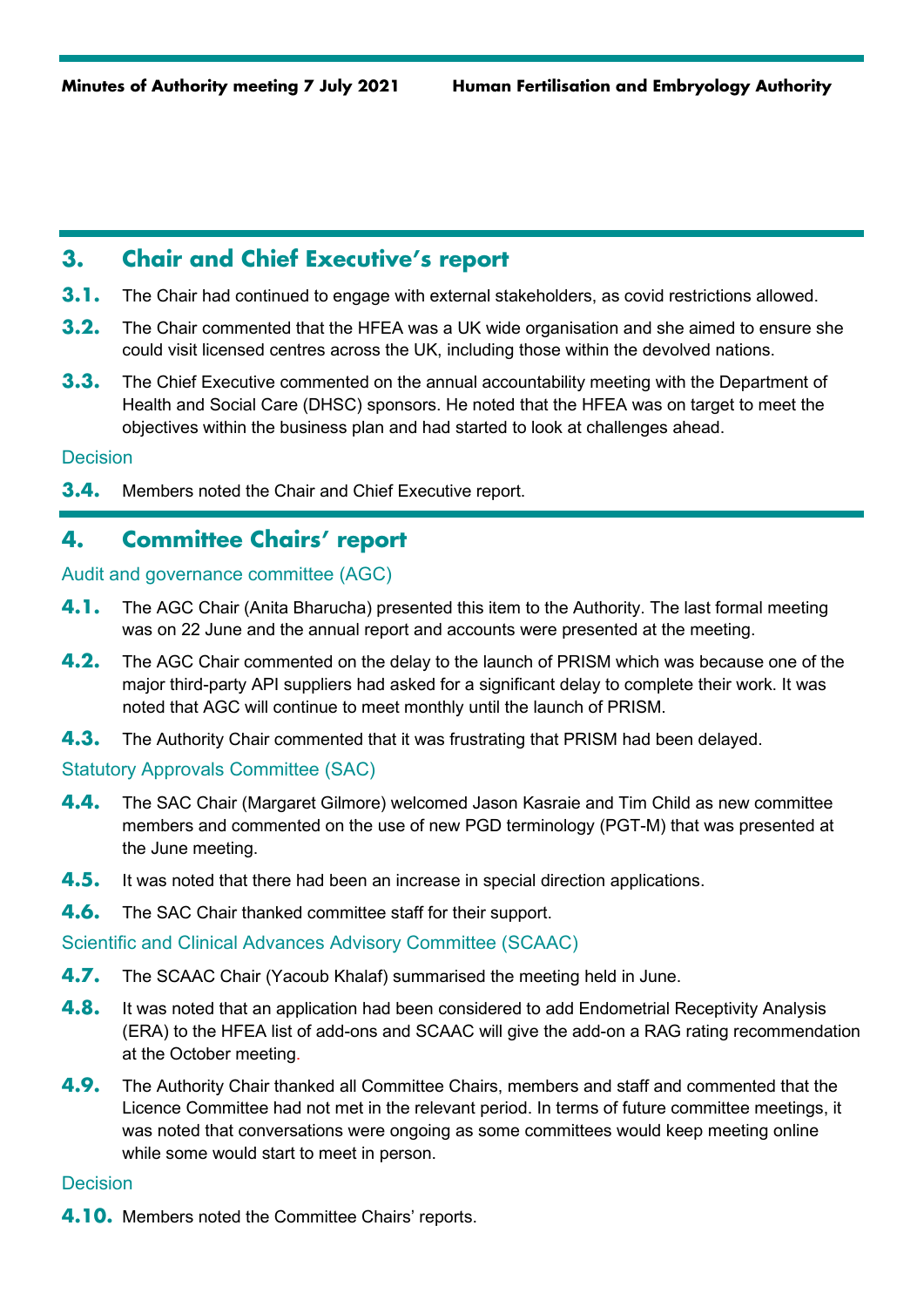### **5. Performance report**

- **5.1.** The Chief Executive commented on the recent internal audit of our performance scorecard and KPIs (key performance indicators), and that the auditor had identified a number of reporting errors from teams but that these were not material. Recommendations from the audit were being taken forward.
- **5.2.** It was noted that on human resource issues, sickness levels were rising but were still within the target set. It was further noted that there was one staff member on sick leave who was suffering from long covid.
- **5.3.** Staff turnover was also rising. It was believed that as the economy was improving and there were more job opportunities, some staff would be looking for promotion opportunities elsewhere. This could prove to be problematic, but we were keeping it under review.
- **5.4.** In response to a question on reasons for the resignations, it was noted that there was no evidence from exit interviews that there was any single cause for people leaving.
- **5.5.** Members asked if there was more that could be done to reduce staff turnover and if moving to Stratford was a factor. The Chief Executive responded that conversations were already happening with the other ALBs there in terms of mentoring staff. Also, that we have not been in Stratford long enough for us to measure the effect of moving there. Lastly, that the flexible home and work policy which we have would, we believe, be beneficial to staff.
- **5.6.** In response to a question, it was noted that we have periodic reviews of the KPIs and that the regulatory efficiency indicator measured the performance of the organisation in relation to the end-to-end processing of items beginning with an inspection. This was an administrative measure of HFEA performance, rather than one that captured any sense of continuous improvements in the sector. Defining such a measure of sector improvement would need a wider discussion and consideration alongside our compliance and enforcement approach.
- **5.7.** Regarding the PGT-M data, it was noted that the data presented was purely administrative. The Chief Executive commented that we had been outside the target for a while and we would be revisiting this to understand the reasons for the delay. In response to a question, it was noted that 75 working days was the current target and that it would be kept under review.
- **5.8.** In response to a question, the Chief Executive said pressure on PGT-M was likely to grow as the HFEA licenses new conditions and that testing was getting faster, cheaper and more accurate. All of which suggested an increase in applications and since decisions are made by members, that in itself was limiting as there is only so much of members' time that can be allocated for SAC meetings.
- **5.9.** The Chair of SAC responded that her committee had monthly meetings and asked why PGT-M targets were missed this month. The Chief Executive responded that we would look at the PGT-M KPI again.
- **5.10.** The Authority Chair commented that PGT-M applications would increase as we go forward so modelling will need to be done to ensure that there is no adverse effect on patients.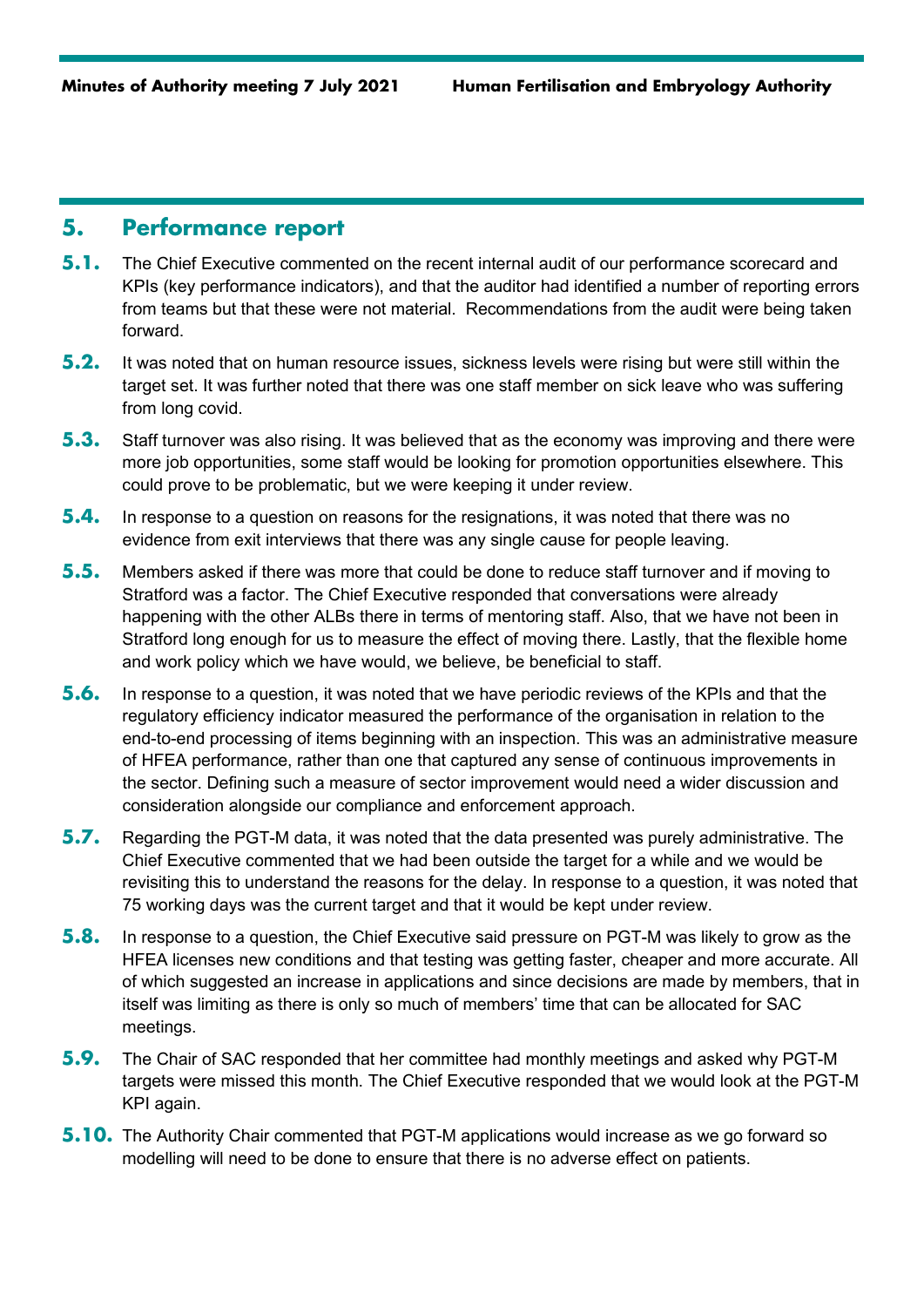#### Strategy and corporate affairs

- **5.11.** The Director of Strategy and Corporate Affairs gave a summary of her area of work. It was noted that we were continuing to make progress against actions in the ethnic diversity in fertility treatment report including: The HFEA Research Manager presented the data to the European Society of Human Reproduction and Embryology (ESHRE) pre-conference which was received with great interest; and we were looking into further work with patients, with Fertility Network, and also through our own means.
- **5.12.** The Patient Engagement Forum (PEF) would be launched very soon and this would be in addition to the existing Professional and Patient Stakeholder groups. It was noted that the purpose of the PEF was to encourage greater participation of, and feedback from, patients in our work.
- **5.13.** It was noted that the Fertility Trends report was launched in May with good engagement and was of particular interest as it covered 30 years of data.
- **5.14.** The Advertising Standards Authority (ASA) and Competition and Markets Authority (CMA) guidance was launched in June and would be discussed later in the meeting.
- **5.15.** The final transition resulting from EU exit occurred at the end of June. All guidance was now up to date, the re-licensing exercise had been completed, and we were happy to report that no problems were encountered. Staff had worked hard for a long period of time on implementing the changes from EU exit and thanks were given to them, as well as those who had overseen a full re-licensing exercise of all HFEA licensed clinics resulting from changes to legislation relating to EU exit.
- **5.16.** The Scottish Government had recently launched a campaign to recruit egg and sperm donors and it would be interesting to see how it develops.
- **5.17.** In response to a question, it was noted that we would try and recruit as large a number as possible to the PEF (up to 100 people plus) as we want particular underrepresented groups to become more involved. There would therefore be targeted recruitment if needed.

#### Compliance and Information

- **5.18.** The Director of Strategy and Corporate Affairs presented on behalf of the Director of Compliance and Information.
- **5.19.** Members were advised that we were continuing with the risk-based approach for inspections which was combined with a desk-based assessment, but inspectors were also now conducting onsite inspections when needed.
- **5.20.** It was noted that on average 12 inspections per month were carried out. A revised methodology was being worked on as the desk-based approach was very labour intensive and increased workload, which was in addition to onsite inspections. Members were informed that further information would be presented to the Authority in September.
- **5.21.** The Chief Information Officer would be leaving the HFEA later this month and the Senior Management Team had decided to split the role into two – a Chief Technology Officer and a Head of Information, as it was felt that this would better meet the organisation's needs.
- **5.22.** Dan Howard, Chief Information Officer was thanked for his work at the HFEA.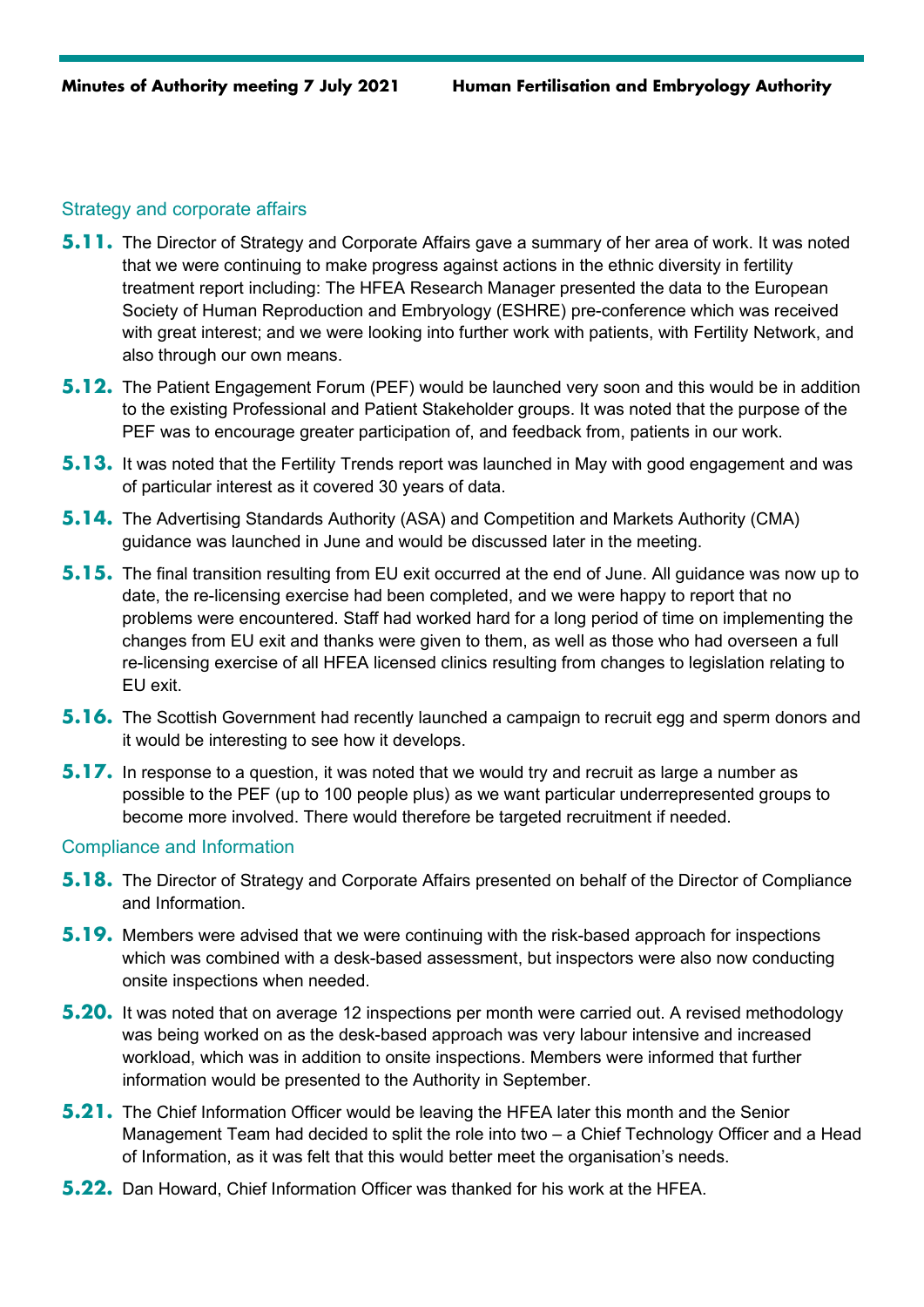- **5.23.** It was noted that two further temporary staff members had been recruited to the Open the Register Service (OTR) and would be starting at the end of July. There are over 500 applications outstanding and we were receiving 57 applications a month on average. The performance of the team was being monitored as we continue to train new staff members. Members were informed that work was underway on a plan to develop the service operationally so that it is able to meet demand, including how to process applications from 2023. Progress in the team is good and for the first-time last month more applications were processed than received.
- **5.24.** The Authority Chair commented that she had received feedback that the hybrid model of carrying out inspections was working well and that the clinics she had visited had commented that they found it useful and felt that they had a better inspection.
- **5.25.** The splitting of the role of the Chief Information Officer was also welcomed. When recruitment of new Authority members commences, to replace those whose terms of office come to an end in December 2021 or shortly thereafter, we would be looking for a member with experience in big data and information management.
- **5.26.** The Chair commented that 2023 was not far away, and we therefore could not allow the backlog on OTR to get any longer.
- **5.27.** The Chief Executive commented that we were on course to reduce the backlog on OTR and we would report back to the Authority in the Autumn on progress.

#### Finance and Resources

- **5.28.** The Director of Finance and Resources informed Members that a discussion was held with the DHSC about the HFEA fee regime and the conclusion from it was that an increase in fees was within the remit of the Authority as long as the increase was within reason and the fee regime itself remained unchanged. We would therefore be working up the options for the Authority in the Autumn.
- **5.29.** Regarding the new office, in line with government guidance, the office is open but retains social distancing and covid restrictions. Staff who had attended the new office had given positive feedback and we were looking to hold all our meetings in the new office when it was practical to do so.
- **5.30.** The programme board involving all the arm's-length bodies (ALBs) at the new office would be meeting next week to decide what the next steps would be for staff if the government lifts all restrictions on 19 July.
- **5.31.** Office based staff were being encouraged to attend the new office at least once between now and September 2021 and from September 2021 to attend the office at least one day a week.
- **5.32.** We are also hoping to host the next Authority meeting in our Stratford office.
- **5.33.** In response to a question, it was noted that we do not want to become a virtual organisation and we also needed to avoid isolating staff by continuing to work from home, and so we would continue to explore all possibilities.
- **5.34.** The Director of Finance and Resources confirmed that in terms of commuting costs, the agreement was that we would pay for additional costs for three years to December 2023 for all staff, apart from inspectors who were home-based.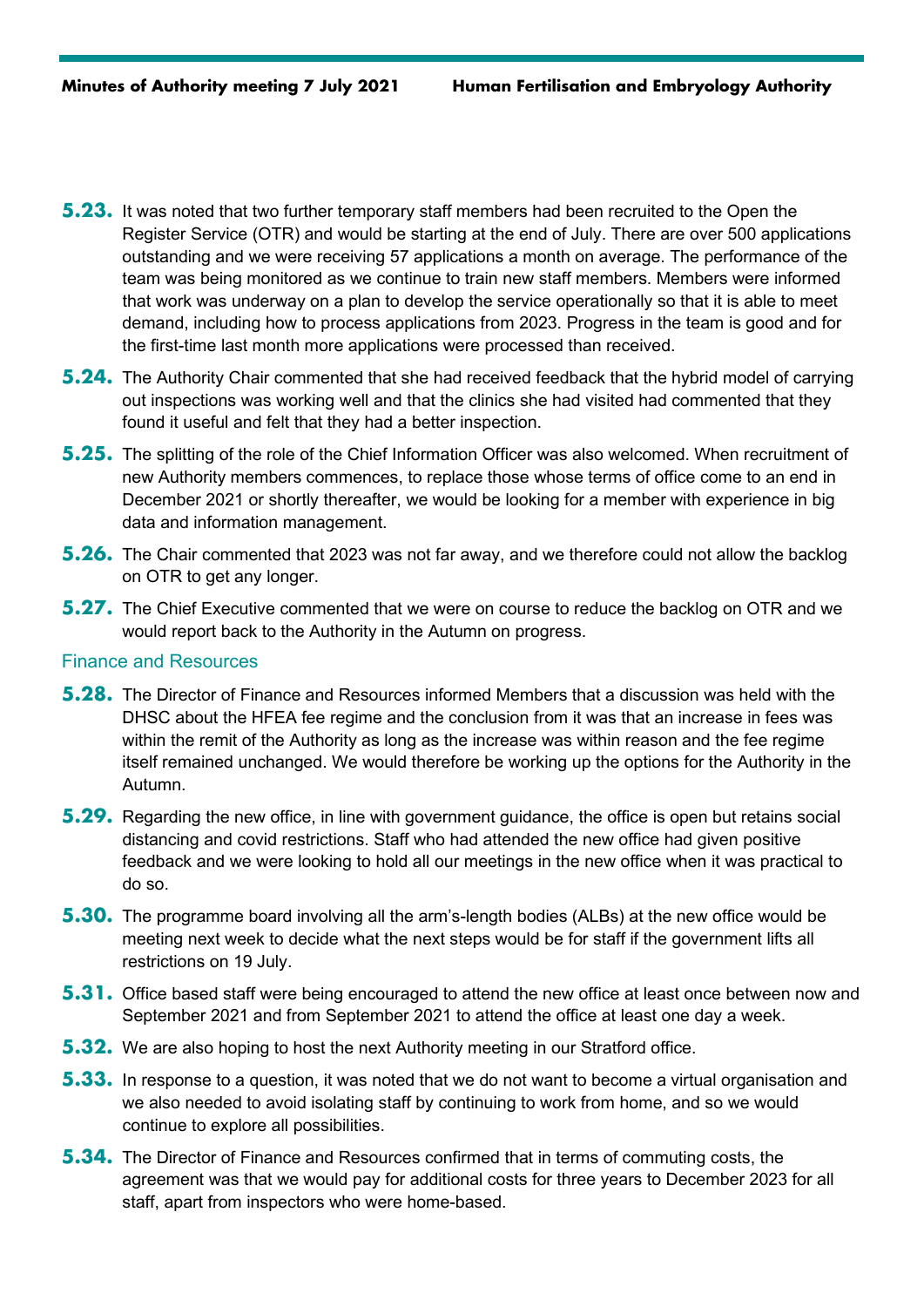**5.35.** The Chair commented that it was important that as staff started to attend the office, there was sufficient support from senior staff members.

**Decision** 

**5.36.** Members noted the performance report.

## **6. Covid update**

- **6.1.** The Director of Strategy and Corporate Affairs presented this item on behalf of The Director of Compliance and Information.
- **6.2.** The summary of all cycles taking place by month in England from January to May in 2021 compared to 2019 was presented. Activity in both the private and NHS sector was good with the private sector being above activity levels compared to 2019 and NHS nearing previous activity levels.
- **6.3.** In terms of NHS funded cycles in 2021 as a proportion of 2019 by nation, it was noted that Northern Ireland went through a downturn but since April 2021 it had started to rise but had not yet caught up with the other nations.
- **6.4.** A revised General Direction 0014 (GD0014) was issued to allow licenced centres to recommence treatments from 11 May 2020. It was noted that the GD specified centres should have a strategy to set out how they would comply with specified guidance to ensure safe and effective treatment could be provided.
- **6.5.** As government restrictions relating to covid change, GD0014 can be left in place as it would have different degrees of relevance for clinics.
- **6.6.** In light of the recent announcement to remove covid restrictions in England from 19 July, we would review and update the information we provide to both patients and clinic staff through our frequently asked questions (FAQs).

#### **Decision**

**6.7.** Members noted the covid update.

## **7. Code of Practice update**

- **7.1.** The Head of Policy and Policy Manager presented this item.
- **7.2.** Members were reminded that we had a statutory duty to produce a Code of Practice and ensure that it was fit for purpose and working effectively. It was noted that members had received drafts of the update in May 2021 and had provided useful comments.
- **7.3.** The timeline of the next few months leading up to the publication of the new guidance was outlined.
- **7.4.** It was noted that proposed changes had been grouped into legislative, least substantive and most substantive changes.
- **7.5.** The legislative changes incorporated the changes in the law since the Code of Practice was last updated in 2019 and these had been communicated to the sector through Chair's letters.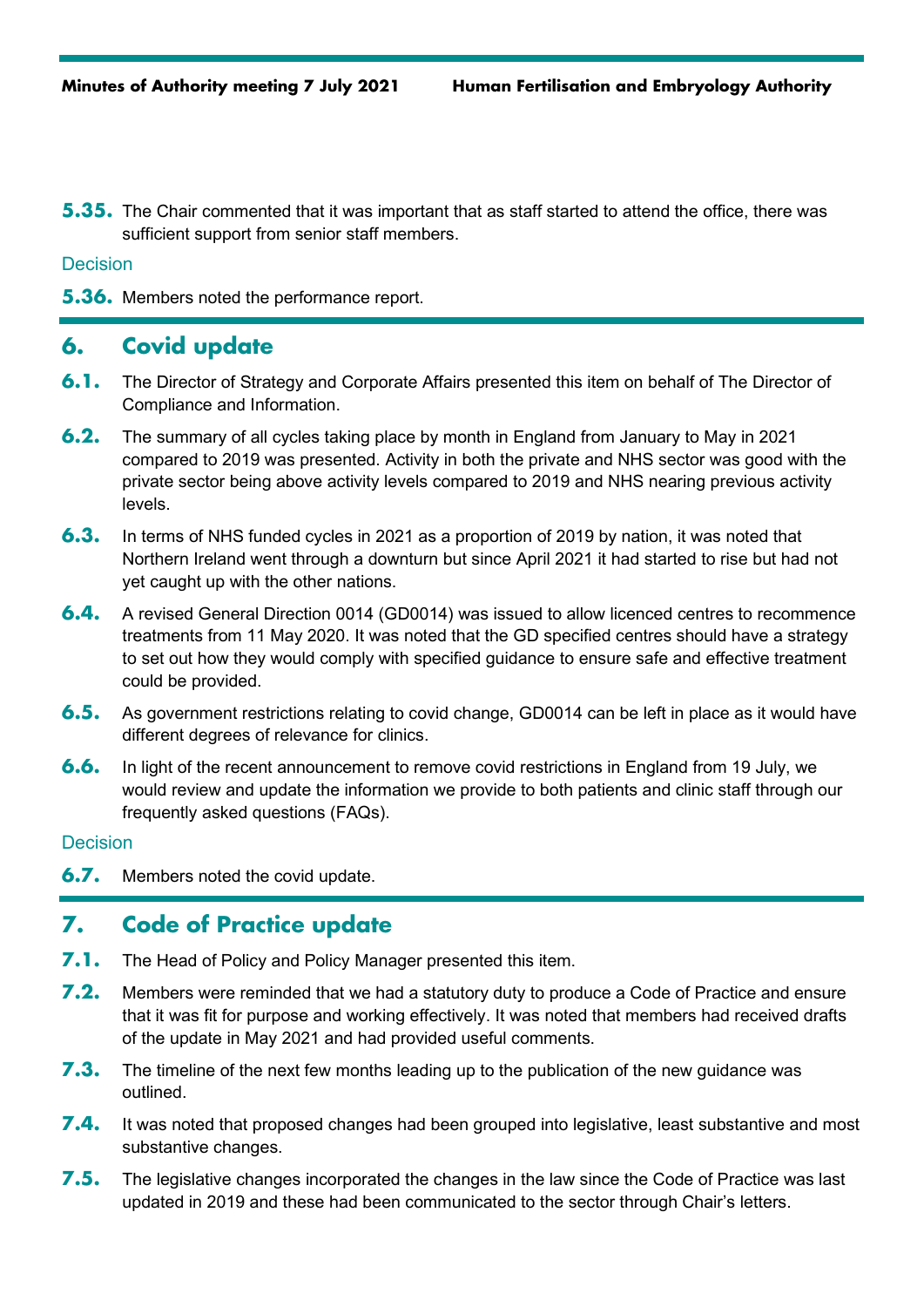- **7.6.** The least substantive changes were smaller additions to our Code of Practice, mostly incorporating guidance previously communicated through our Clinic Focus newsletter.
- **7.7.** The most substantive changes were amendments to guidance which would be added to the Code in order to build upon and clarify areas of existing guidance.
- **7.8.** The Policy Manager explained that the Authority had adopted a policy which stated that donor gametes should not be used to create more than 10 families (or any lower limit specified by the donor). To respond to questions and for clarity, guidance had been added to guidance note 11 and guidance note 20.
- **7.9.** In September 2019 a Clinic Focus article on e-consenting was issued which has further developed and put into guidance note 5. This included guidance on what we expect from clinics to ensure the e-consenting platforms they use were secure.
- **7.10.** On legal parenthood, guidance note 6 was updated to include the various scenarios that could occur when patients returned to clinics as a single person or with a new partner and how clinics must record patients' status.
- **7.11.** It was noted that guidance 18 had been amended which related to witnessing requiring three identifiers.
- **7.12.** Medicines management was an area in which a high number of non-compliances on inspections are found. Additional guidance in guidance note 25 on the duty of clinics to comply with the relevant regulations and best practice was also updated.
- **7.13.** Members commented that in terms of PGS and PGD and the recent change of terminology to PGT-A and PGT-M, there was a third type not mentioned, although it was recognised that the HFEA was not involved in its licensing. This was PGT-SR.
- **7.14.** A member sought clarity on annex 8 section 17 storage of gametes and embryos and asked about the non-mandatory nature of the guidance.
- **7.15.** The Head of Legal commented that a discussion would be held about whether it would be appropriate to change the terminology of parts of the Code from 'should' to 'must', to make it mandatory. Regardless of the wording, in practice clinics recognise the seriousness of cases in which legal action is a realistic prospect or is being threatened and in all cases that the Head of Legal had dealt with, the PR or clinic staff would either contact their inspector who would raise the matter with the Head of Legal, Director of Compliance and Information or the Chief Executive. Very often the clinic's lawyers or lawyers for the patient are involved and would approach the Head of Legal directly.
- **7.16.** Members thanked staff for the very comprehensive piece of work. For legal parenthood there was a suggestion that paragraph 6.38 in the Code be made more prominent due to its complexity and importance.

#### **Decision**

**7.17.** Members approved the changes subject to the inclusion of the suggestions.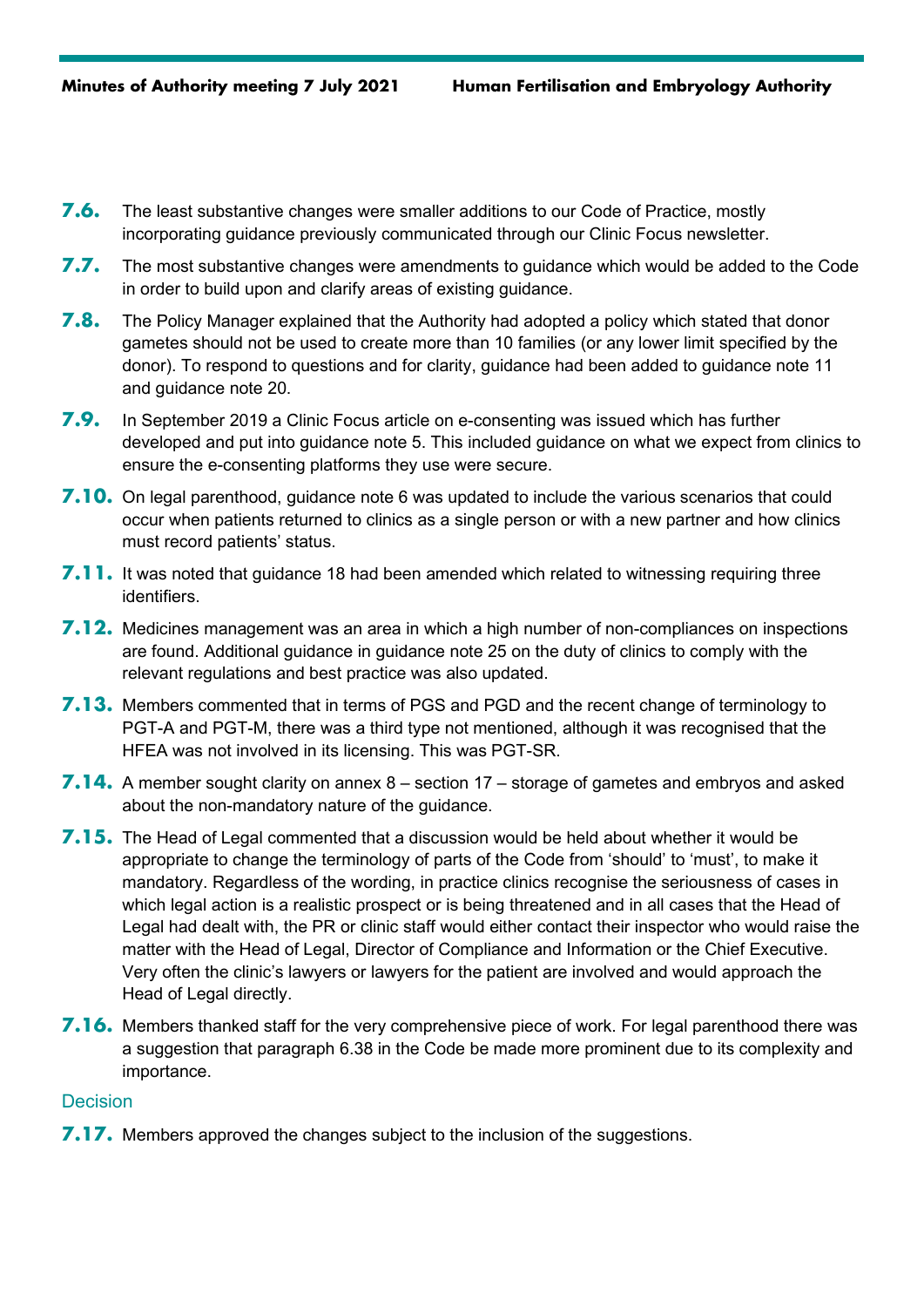## **8. Fertility Trends**

- 8.1. The Head of Research and Intelligence presented this item. It was noted that there was evidence of a significant increase in fertility treatments over the last 30 years. Birth rates in 2019 were three times higher than in 1991.
- **8.2.** Frozen embryo transfer had increased over time and the use of donor eggs and sperm had increased significantly over the last 30 years.
- **8.3.** There was substantial variation in IVF funding across the UK and we had started to see a decrease in NHS funded cycles among the younger age groups.
- **8.4.** The multiple birth rate in 2019 was at 6%. However, multiple birth rates for patients of black ethnicities remained high.
- **8.5.** Members discussed issues relating to the data and what they would like to understand further in relation to multiple births.
- **8.6.** Members asked how the 10% multiple birth rate target was arrived at. The Chief Executive commented that the target was both realistic and aspirational and had been reduced over time to its present 10%. Progress in reducing multiple births was a combination of good engagement from clinics and the development of protocols from the professional bodies, which were updated and shared with clinics. Over the years, this had led to low multiple birth rates but higher success rates.
- **8.7.** The professional members, when asked to comment on this, suggested that we needed to consider what the tipping point was between multiple birth rate and success rates and ensure that patients were not disadvantaged.
- **8.8.** Also, that the changes still needed to be reviewed regularly. Clinics that were above the 10% target set should be targeted and asked for their minimisation embryo transfer policy to be reviewed as we need to understand why some centres are still not achieving rates of 10% and below.
- **8.9.** We also need to pay close attention to patients that have more than one embryo transferred. We should consolidate around the 10% target and get those clinics who were still above the target to improve their practices.
- **8.10.** Some members asked how the target can be maintained. Members were reminded that all licensed centres must have a multiple births minimisation strategy in place and GD 0003 sets out some basic requirements which need to be adhered to.
- **8.11.** Some members commented that conversations with Black patients in particular would be helpful to understand why multiple births were predominantly in that group.
- **8.12.** The Director of Strategy and Corporate Affairs suggested that a more detailed discussion would be held in the Autumn.
- **8.13.** The Chair suggested that we do not need to alter the target, instead more analysis should be done using what we already know. There may be more work to do with those above the 10% target.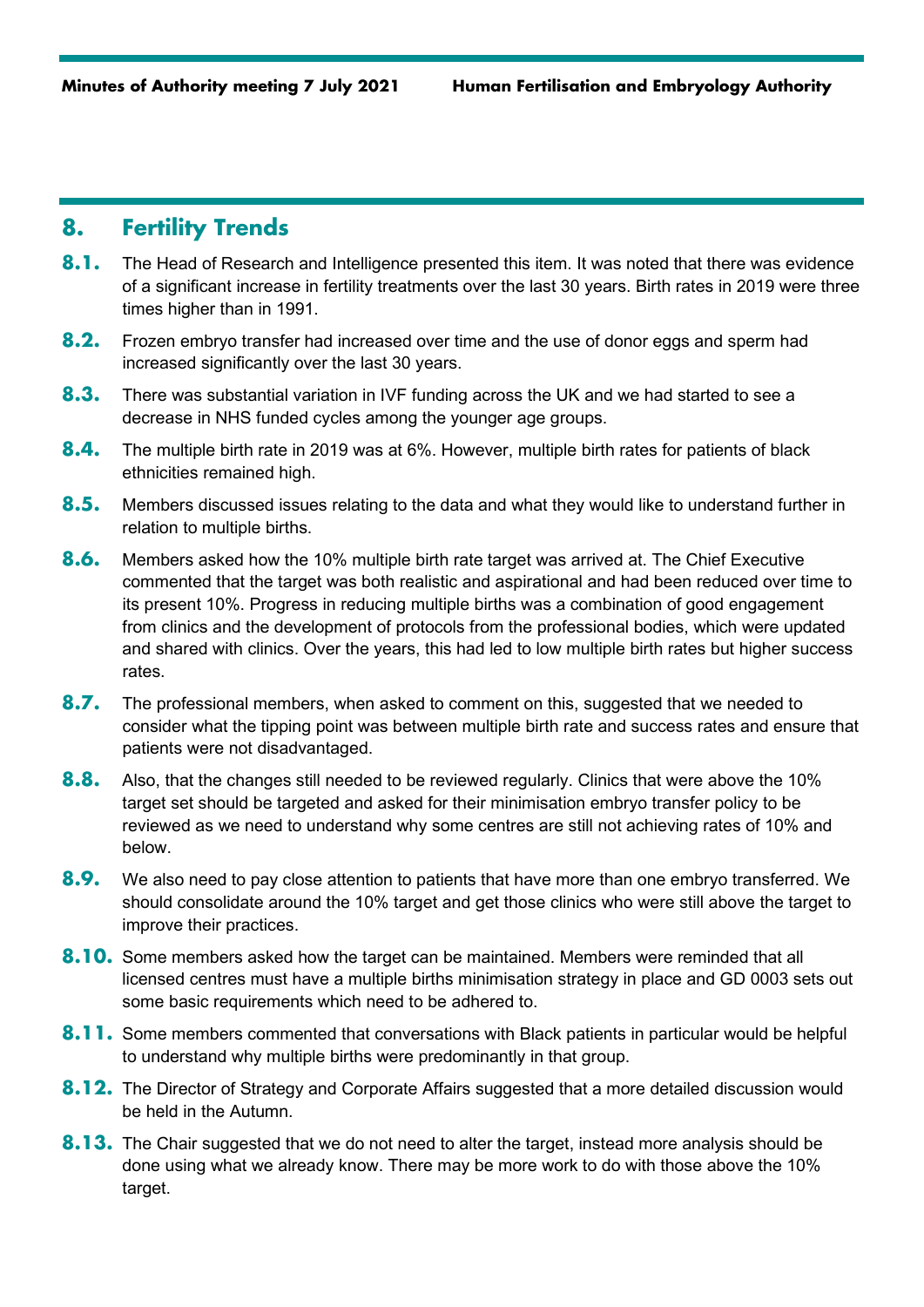- **8.14.** During the discussion in the Autumn, the paper to be presented should identify the risks of reducing and not reducing multiple birth rates, the weighting of risks in multiple births and in particular risks to any child born.
- **8.15.** Members commented that it might be helpful to analyse data relating to unsuccessful treatments in particular relating to social and economic influences on fertility treatment. However, it was noted that we do not have access to this type of socio-economic data of patients in the Register.

#### **Decision**

**8.16.** To report back to the Authority in the Autumn with the details requested for further discussion.

## **9. Update on work with the Competition and Markets Authority (CMA) and the Advertising Standards Authority (ASA)**

- **9.1.** The Director of Strategy and Corporate Affairs presented this item. It was explained that the Competition and Markets Authority (CMA) set out to provide guidance to enable compliance by clinics and others with existing Consumer Law and the Advertising Standards Authority (ASA) set out to provide guidance to be used by those advertising services. The work had taken place over nearly two years and the HFEA had been closely involved in it. We welcome the work since, given the limitations of our powers in particular the absence of powers of enforcement, by working with other specialist regulators we can deliver benefits to patients.
- **9.2.** It was explained that both the CMA and the ASA would allow time for clinics to review their information after June 2021 and make changes if needed.
- **9.3.** After about six months, they will carry out reviews to see if clinics are compliant and if they found cases of non-compliance then they may take enforcement action.
- **9.4.** In terms of the next steps for the HFEA, it was explained that the CMA and ASA would provide training for our inspectors in relation to the guidance. Even though HFEA inspectors would not review compliance with CMA or ASA rules or legislation, they need to be aware of any issues and know what to do if they spot something, or if a complaint is raised with them.
- **9.5.** Memoranda of Understanding (MOU) and protocols with CMA and ASA would be developed.
- **9.6.** We would also develop proposals on transparency as last discussed with the Authority in May 2021, relating to how others publish information, and we would return to the Authority later this year for further discussion.
- **9.7.** In response to a question, it was noted that conversations were ongoing about the HFEA's role in the CMA and ASA guidance and that we would continue to bring this to the attention of patients.
- **9.8.** In terms of how the quidance had been received by clinics, it was noted that there was initially a concern about how the guidance would be used and the effect of the enforcement powers by the either the CMA or the ASA. Broadly speaking, clinics were waiting to see how this developed.
- **9.9.** Members commented that it was good that there was time for both sets of guidance to be embedded.
- **9.10.** It was noted that the HFEA should continue to publicise the quidance enabling patients to understand that they have consumer rights and that the guidance could lead to a better working relationship between patients and clinics.